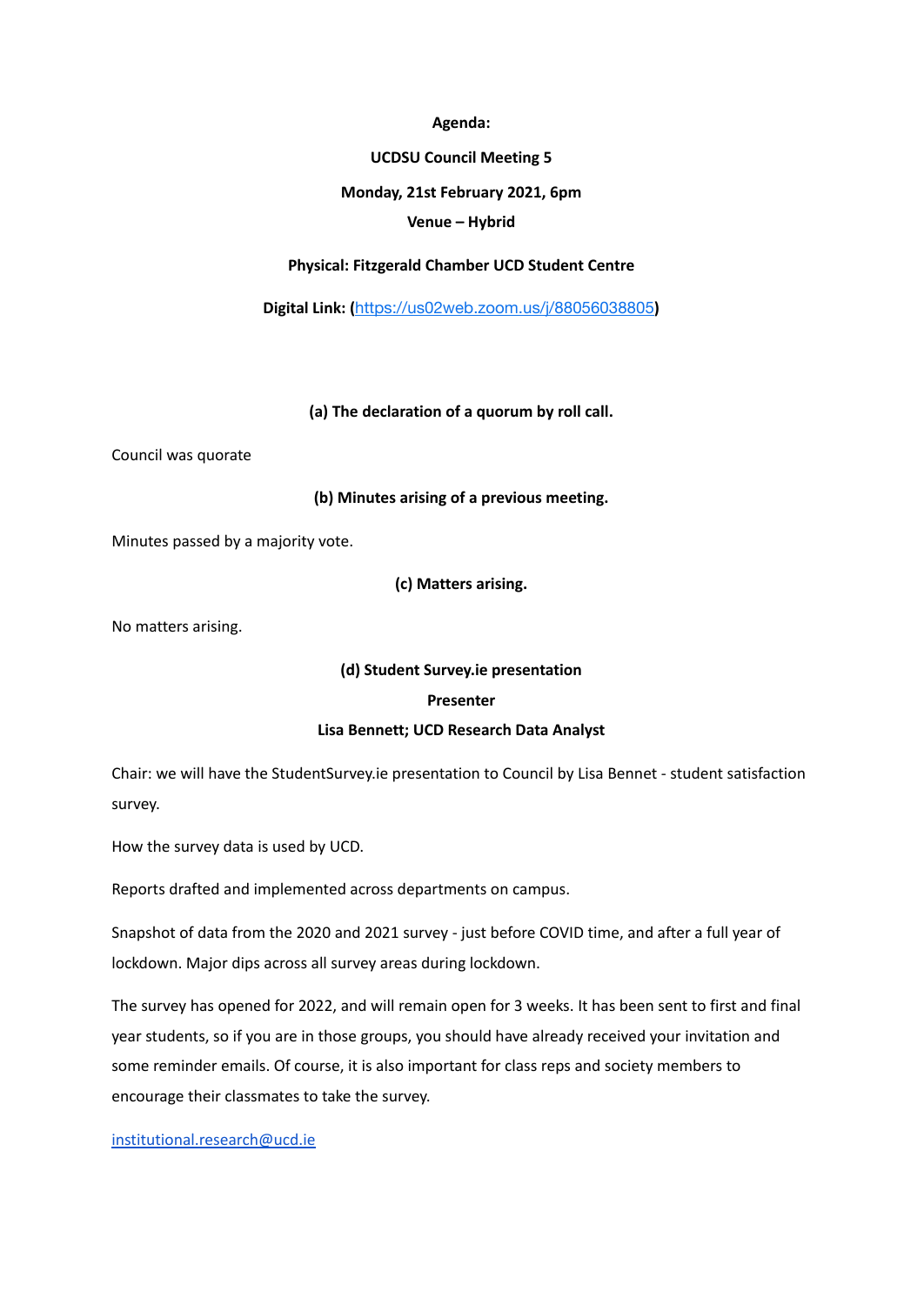Chair: Any questions for Lisa? If not, we'll jump ahead to the next item.

### **(e) USI Presentation**

#### **Presenters**

#### **Clare Austick; USI President**

#### **Caoimhe O'Carroll; USI Dublin Region Officer**

#### **Ben Archibald; USI General Manager**

Chair: Next up, the presentation from the USI. I have had a conversation with Caoimhe, updating her on the conversation we had at the last Council and the information that you were looking for. Please remain on mute and reserve your questions until the end.

CA: Hello, we are here today to give you an overview of the USI, our work, and our structures and process, to inform you about how we operate. It is very much down to our member organisations to decide how we work.

We represent 374,000 students across the island, and 32 member SUs. There is a broad variety of issues on the ground, for example with accommodation. In Maynooth and NUIG, the SUs had threats to their core funding. In Blanchardstown and Tallaght, we tailor our support to students who come predominantly from lower socio economic backgrounds.

The student issues we represent are very diverse - we represent universities, ITs, TUs. We make sure that the student voice is always heard, regardless of the institution type. We have been working a lot recently on accommodation issues, the SUSI grant, access and financial burdens associated with education. We really are the umbrella organisation for student unions in Ireland. I'll hand it over to Caoimhe now.

COC: I am the VP for the DUblin region, and I will present our Coiste Gnó. The USI is about students representing students. These sabbatical officers on the screen are students, they may have been part time or sabbatical officers in their own institutions. We also use Irish names now for our board and congress.

The president is the main go to person for media and important, top-level meetings. They oversee and dictate the mission for the year ahead, informed by our members' voices.

Then we have policy officers - I won't introduce everyone because they change year on year. But we have a campaigns officer (responsible for campaigns fo the year, and ensuring that students are feeding directly into them); equality and citizenship (a alot of events, driving engagement with the student movement, ensuring diverse student representation across the board, voter reg and things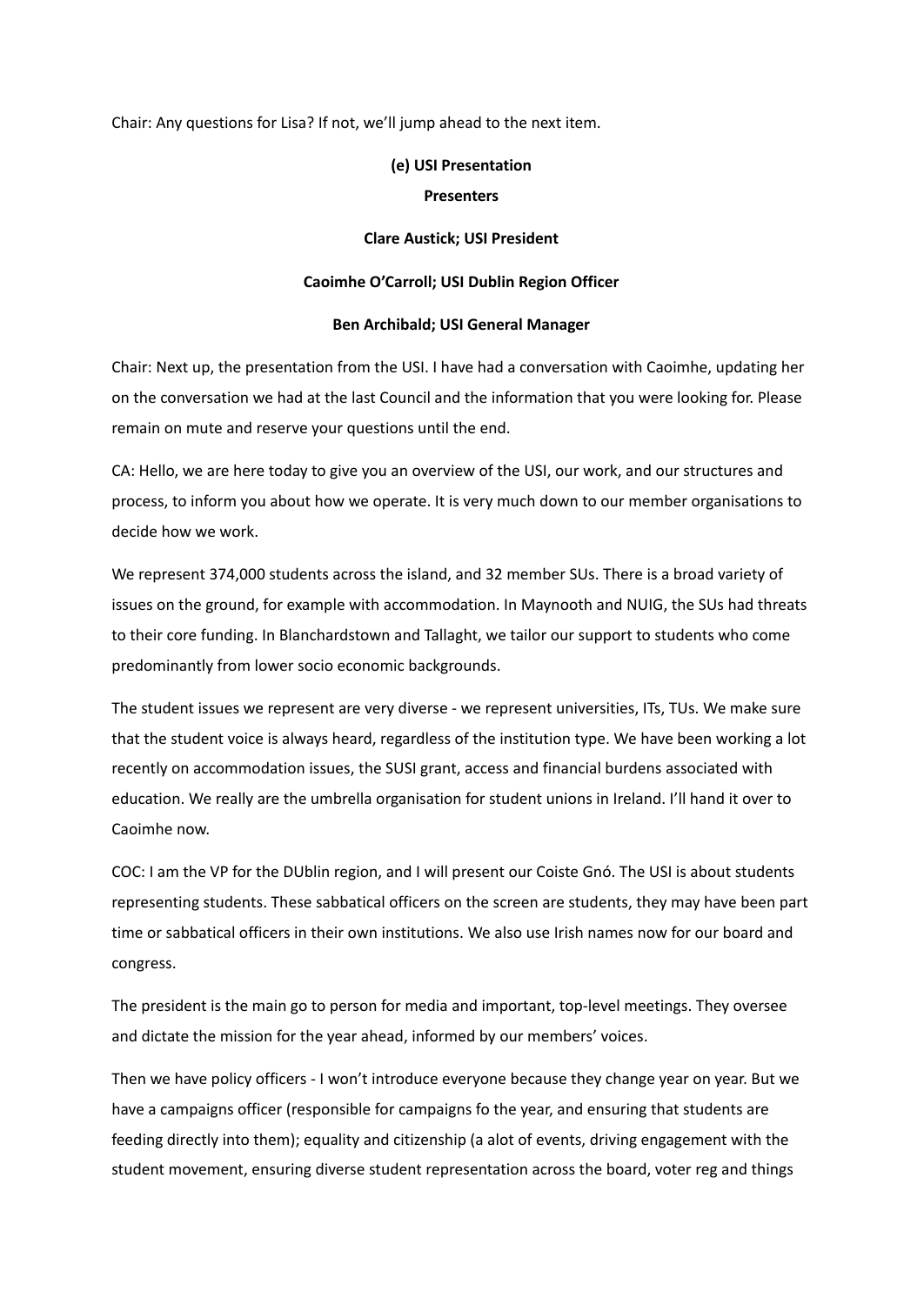like that); Gaeilge (promoting the Irish language across the movement, beyond just tokenistic gestures); Welfare officer (sexual, mental and physical health; hold many positions on different national boards; lobbying on different issues, currently a big agenda regarding drugs); academic affairs (QQI, academic integrity, and enzuring that students get the best academic experience); post grad officer (a part time position for the moment, promoting the rights of post grad students and workers). Then, we have the regional officers, and I am one of them. We also have a trilateral agreement with northern Irish and UK unions, so we have an NUS-USI officer, and then also other regional officers in Ireland.

In terms of what we do - I have broken it into 5 points:

- Representation and advocacy media, board positions where we express student issues to ensure our voices are heard, there are really lots of examples so I am happy to answer any questions later.
- Campaigning, lobbying and protesting no keys no degrees; fuck the fees. The inaccessibility of education and financial barriers to education are massiva annual campaigns. We also run demos and campaigns on specific issues, or with stakeholders/ partners. We have some SDG campaigns, we work with STAND, a recent campaign about spiking, the getreg campaign for voting registration, and the drug harm reduction campaign 'if you go, go slow'.
- Training and events so Bukki would be very much involved in planning these. Member organisations gain lots of benefit from this. So, we have sabbatical officer training at the beginning of their officership, ensuring they can mix within the network and have tools to be effective. We also run training for part time officers and class reps too. We also run Pink Training, the biggest LGBTQ+ training event in Europe, creating a safe space for students and allies, making sure you can feel comfortable and be yourself in college everyday of the year. Also Women Lead, which is for SU officers but also society leaders and other groups, for women. Reflect - which is all about ensuring that officers can live out their term as sabbatical officers; it's all about re centering and re focusing sabbatical officers, recognising how exhausting the work is. (more in presentation).

We also have many partnerships, a snapshot is in the slide. We are very active with partners to have seats on boards and have a stronger voice.

And we operate as a network. As a regional officer, my job is to get people together and brainstorm. And right now, I think the student movement has really suffered throughout the pandemic, so networking and connecting with one another is so important.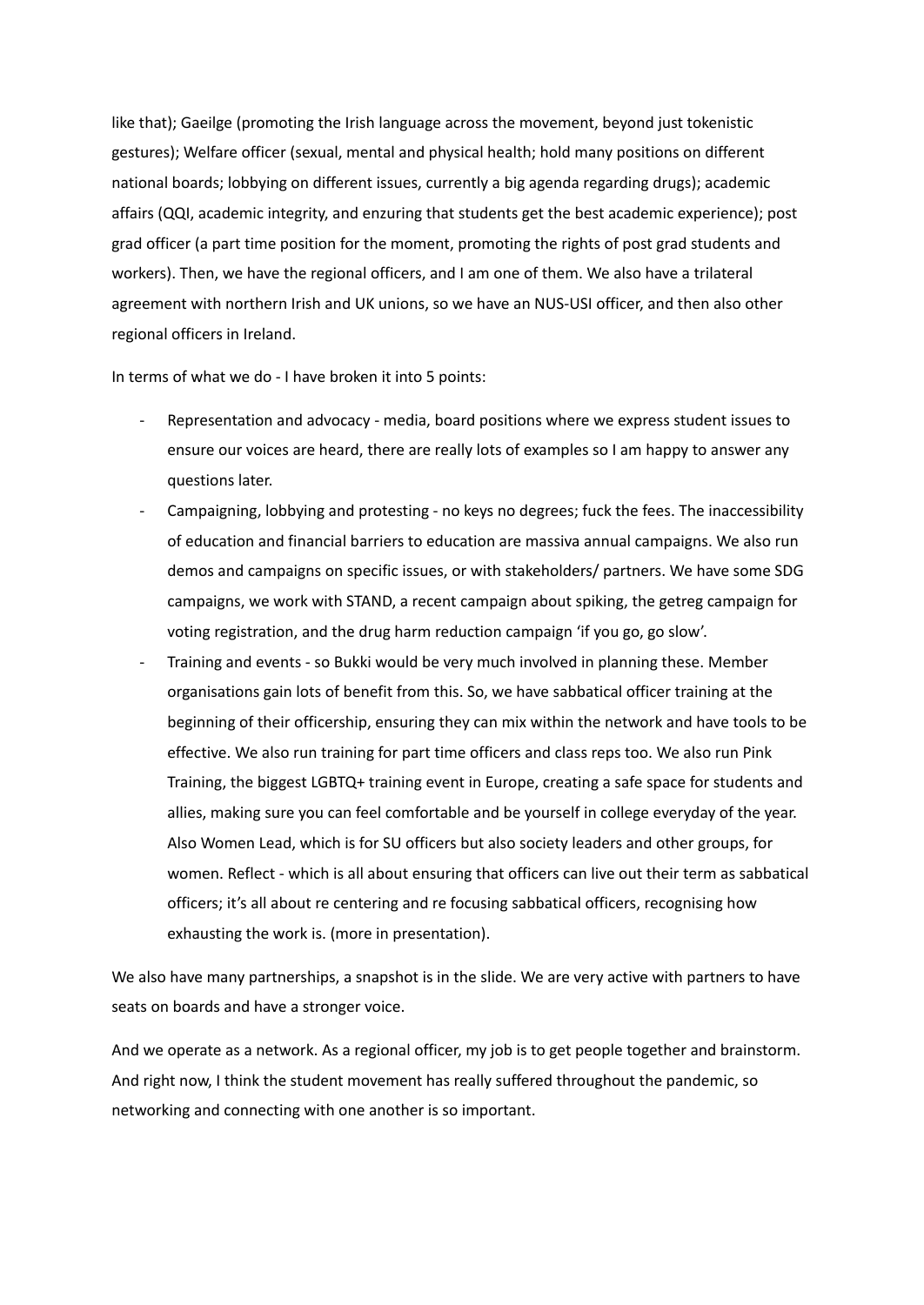Quick run down - Ben will give more details - but we have working groups under each officer; then there are committees, like the campaigns strategy committee; then the Comhairle Naisiunta, which is all about getting all the officers together from across the country to set mandates or discuss issues that we need to take stances on; comhdhail, the annual congress, where we have elections and also pass mandates which last for 3 years in our policy book.

BA: This is a rare opportunity for me to be out of the USI office. USI Congress is our flagship event. The pink training is probably our best event, but the congress is the beating democratic heart of the student movement. It is 1 delegate per 1,000 students, except for small colleges which are all guaranteed two delegates. What does congress do? It represents the interests, desires and needs of the students of Ireland. They can submit motions, each SU can submit up to 5 motions to USI congress on whatever topics it wants relaTING TO international, national, education, welfare matters, anything. Whatever is important to students will be discussed by congress.

The submitted motions go to the steering committee, who go through the constitutionality of every motion that it can be discussed at congress. Once a motion is determined to be constitutional and lawful, it is put to congress. A 50+1 percent majority is necessary to pass a motion. And a motion that is not strictly about student matters, requires a 66+1 majority.

Some fringe matters can be brought to congress.

Panel discussions - most USI Congresses have had a government minister grilled at them.

Things that matter to students come to congress.

And there is a social. 8 hours of debate every day at USI congress. Hard work in the interest of students. So after that, we create a space for students from all over the country to interact and to truly experience what it is like to be a student in IReland.

How do you get elected in USI? We love a secret ballot! There are nominations for any candidate seeking election. Any student in the general membership of USI can seek a nomination from SU. You have a spending limit of 350 euro on campaign materials, and there are hustings organised. There is 1 official husting on USI, on the first day of Congress student candidates can present themselves to Congress. Then, the next day, there is a secret ballot. There are booths, ballots, and we have very secure ballot boxes. Then, there is an observed count.

Lastly, I wanted to cover governance. So, USI governs itself. USI is an unincorporated association. It has no requirement to do anything other than congress. However, a few years ago we decided that we needed better structures for robust governance. Our governance committee membership is on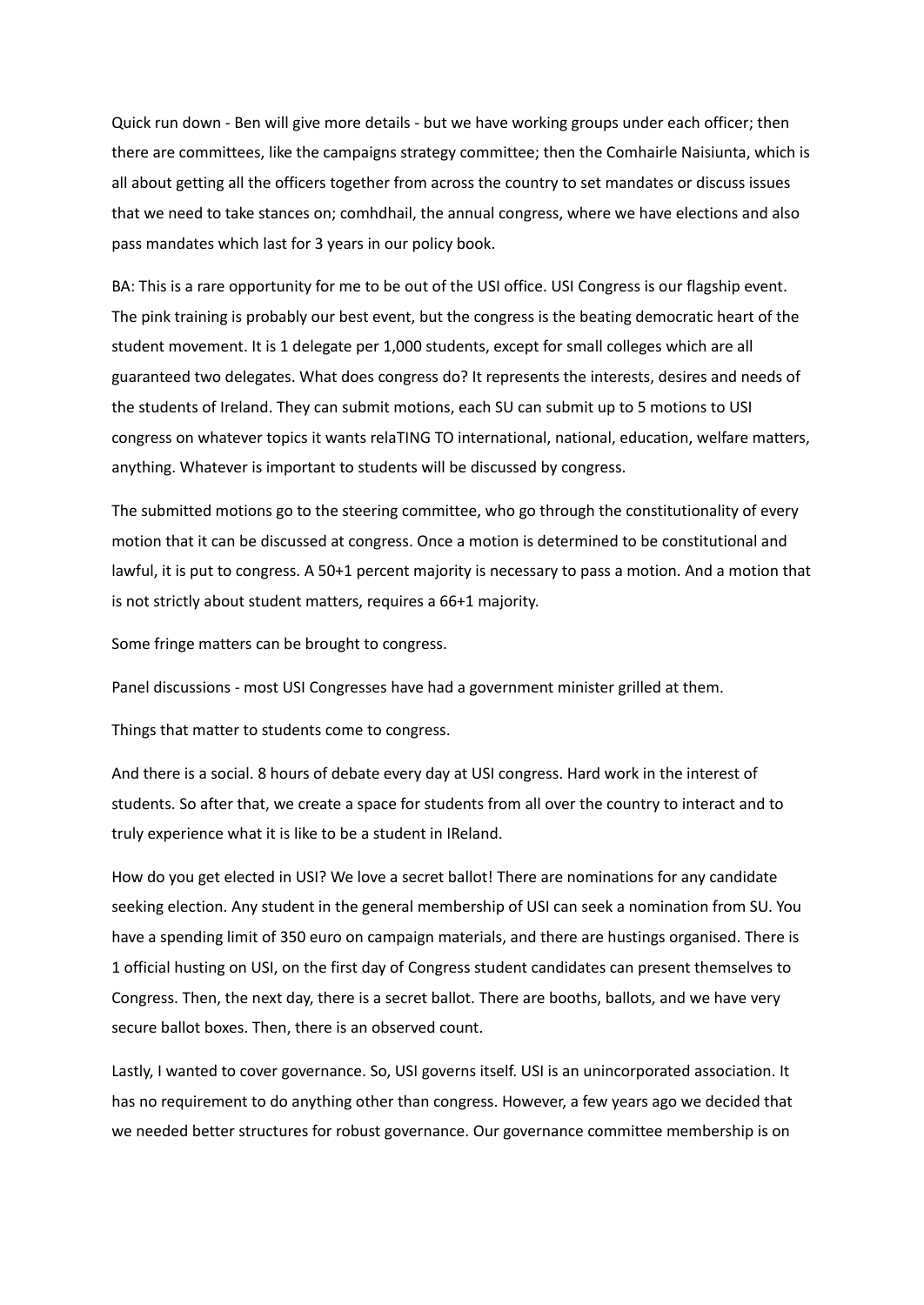the slide. We have solicitors, students, a head of HR, a person who runs festivals and events, and 2 attending people. And our accountant.

The job of the governance committee is to appraise my work, to check the financial situation of the organisation, it receives and approves the accounts (which are presented every year to the congress), we establish our risk profile and mitigation, oversee HR decisions and policies, and conduct disciplinary and investigative actions.

CA: this is just a snapshot of the academic year in USI (on slide). Monthly priorities/ events.

That's just a broad way of looking at USI. In short, it is about representation, advocacy, ensuring that the student voice is at the top table, regardless of whether it is students from Dublin or Carlow or any other part of the country. We are happy to answer any questions which you may have. To contact us, see the QR code in the slide! Aon ceisteanna?

CHAIR: The last day, there was a lot of interest in USI, so now, I will open the floor to questions.

Gary Ward, stage 2 politics: How much is it to join, and why should UCD join USI?

CA: It's the same cost for every student; 5 euro for a full time and 2.50 for part time. And why? Unity. Ni neart go cur le cheile. It is easier when we meet with ministers if we can point to all of our members' experiences. Also events; access to women lead for election empowerment; pink training about the lgbtq+ community; empower training; participating in national campaigns. USI exists to fundamentally promote access to third level education. Recently, some announcements have been made with regards to moving on the Cassells report - this has been a massive area of our national lobbying for years. So joining would ensure that your voice is heard on all of those issues.

Miranda Bauer, AHSS College Officer: Are you campaigning for international students? We are being overly exploited on feeds and accommodation costs, and I didn't see this issue reflective in the slides.

CA: thanks so much, this is such an important question. We do lots of work to support international students, especially on the fee element. This was a part of our 'Fuck the fees' campaign, and we are hoping that internaitonal fees will also be reduced as part of the review of the funding model for higher education. This is something we have been campaigning on heavily for a long time. Furthermore, we believe that international students should have access to student assistance funds and SUSI, we have a position paper on this issue also.

COC: And it is important to note that we have partnerships with ICOS (Irish COuncil of international students), so we do have access to influence at high levels. And we do talk about commercialisation of higher education as part of all that we do, it is a major focus of our work.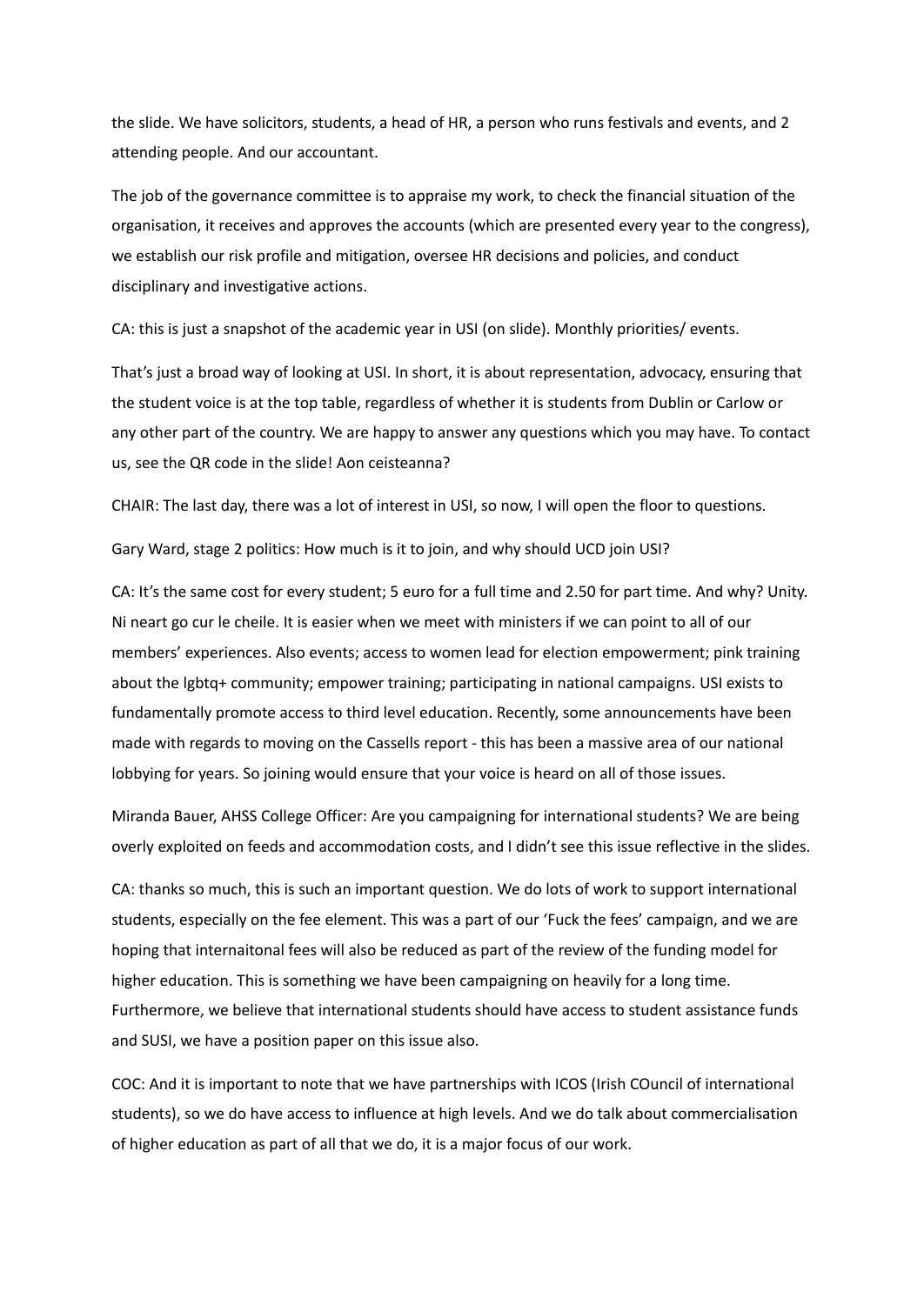NS, Gender Equality campaign coordinator: So, with regards to your part time post grad officer. We have a full time officer who is a very important team member both for post grad issues, but also general support in the union. Is there a plan to make your post grad officer full time?

CA: Once we have the funds, it will be full time. It has to be brought as a motion to congress to be passed. It has been brought in the past, however the funds were not there. So we hope to bring it back to the membership, once the funding can be secured in our budget. It is really important to ensure the graduate student voice is strong nationally and it is something we really hope to expand on.

RC, AHSS CO: All my time in college I have been in an institution that has not been a member. When you were students, in what way did you feel a difference by your union being a member of USI? What edge did USI bring, in terms of what your SU couldn't achieve by itself.

COC: So, last year I was a voluntary part time officer. And I knew a bit about USI, but not a huge amount. As a class rep before that, I was always encouraged to be involved though. And the biggest value that I saw was on the sabbatical officers. The ability to meet with different sabbatical officers in other institutions, to group resources, to hear from other teams. And I always felt USI was a continuous presence on campus to keep up momentum on national issues. As a local officer, you can get so caught up on local issues, on case work etc, and you can lose sight of the national narrative. But USI were always there as a fire beneath us on national issues, especially the universal ones. Like, I remember Craig McHugh organising a protest on campus, and that had a big impact on me. It definitely encouraged me to go straight for a national election with USI after being a part time officer. SO you do feel the impact, you become aware of SIPTU and other trade unions, and it broadens your perspective on the union movement as a whole.

DKO'T, disability campaigns coordinator: Some history I found on the internet. So in 2013, UCDSU walked out of congress for not being given floor time. What has changed since?

BA: I was there. So, in 2013, UCDSU walked out. For history. There was a personality in the room that wanted to rile up UCD, so the first change is that this person is no longer around. At that meeting, there was an animosity that existed which was misunderstood, and it went from an animosity between individuals and animosity against UCD. The question about floor time at congress and speaking rights is now completely dealt with. We operate a balanced debate system now where the person chairing is able to identify if there is a very large number of people speaking on one side and less on the other, and encourage additional speaking slots for the less popular side.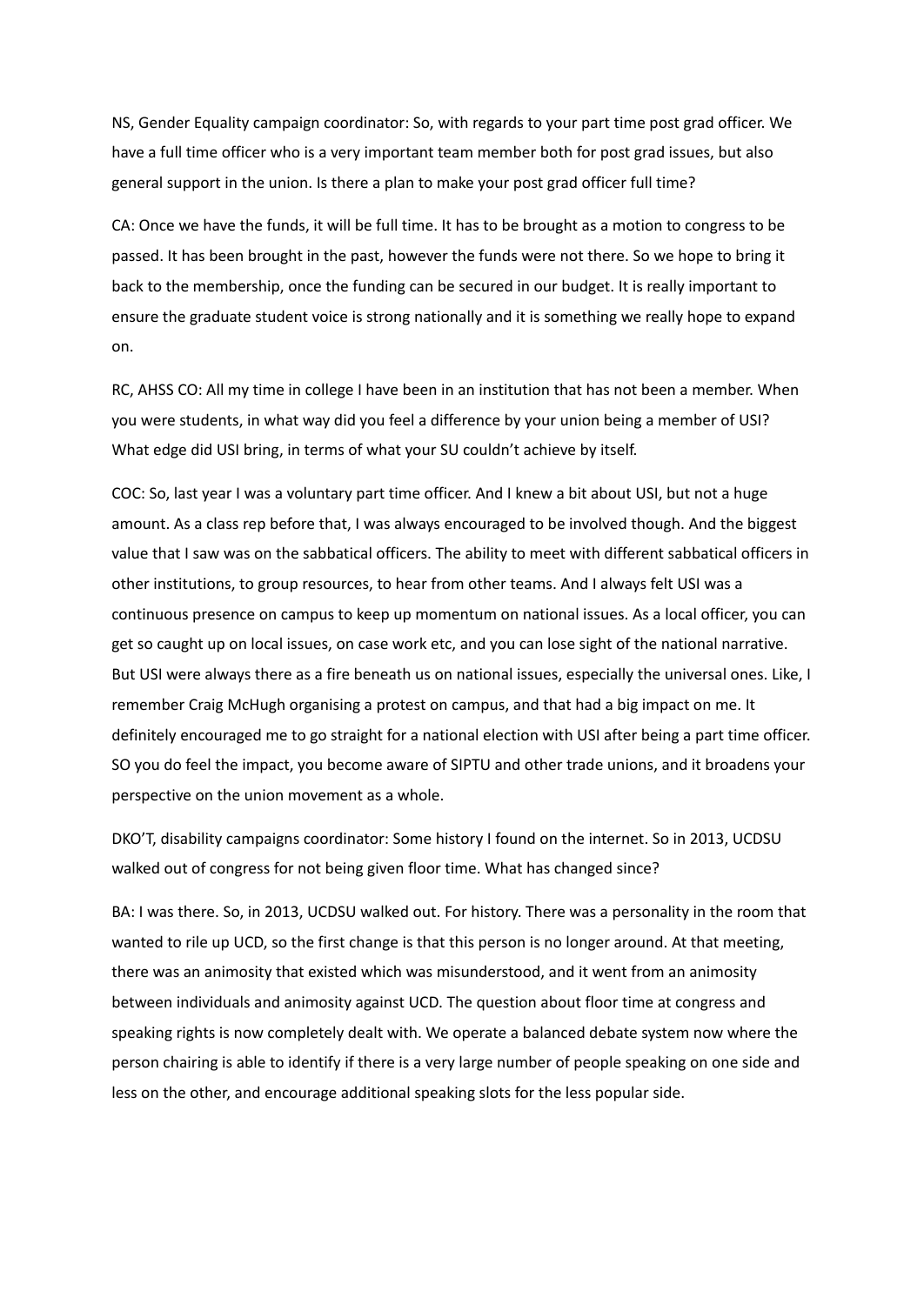The meeting where UCDSU walked out was complex, emotional, there was no need for it, and it created a sense for UCD students that they were not welcome in the room. It was untrue then and it is untrue now. The steering committee has addressed it since.

Matthew: Your education for all campaign advocated for a public funding model. Can you elaborate on it more?

CA: So publicly funded education - any of the policies that we have are a result of the debates at congress. And policies on our policy file have been voted on by members. We want to see a complete abolishment of the student contribution charge. We want to see the government fund the HE sector adequately, so there is sufficient staffing, resources, buildings etc to maximise the student experience. That's it really - government funding and supporting the furtherment of the whole sector, lifelong learning, accessibility and ensuring that everyone can reach their full potential no matter what route they take to education. Every year we also have a pre budget submission which pushes for immediate and long term goals.

RC, science stage 3: Today, we have seen a lot of opportunities and student involvement. But how can USI membership provoke more involvement among students who are less active?

COC: I feel like a lot of questions we get asked are about the affiliation fee. But those events which we mentioned are such a good way that reel people in - and they don't know that they are getting involved in an SU activity, but then become class reps. These trainings and events have a massive effect, they reel people in, they are wide in their remit. And aside form that, w e are definitely looking to recruit and engage better. We have to recognise that post covid, this is very hard. I sat on a panel today discussing engagement as a perennial issue for all unions. The fuck the fees campaign was very experimental for us. It was about trying to engage the unengaged. To give a tangible example, I was a bit sceptical about the campaign. I was in TUD putting up QR codes and a bunch of lads, who didn't look like the typical SU hack, were going out for a smoke and one of them scanned the code and asked his mates if they knew that they paid the highest fees in the EU. That felt like a moment where my job was done! Not everyone supported that campaign, but if you have ideas on how it could have been done differently, you need to be at the table to feed that in.

BE, Science College Officer: I suppose, one thing that sets USI apart from us is your seats at governmental committees and other boards. But, you have had some seats for a long time. And the most prominent issues, like rent, I still have to pay 10k to live on campus. Yes you have those seats, and we could join you in that student voice, but will it actually lead to realistic change?

CA: I think that is a very valid question. At all levels of society, it takes time to make change happen. For example, with the referendums, student activists were at the fore front of those. On the more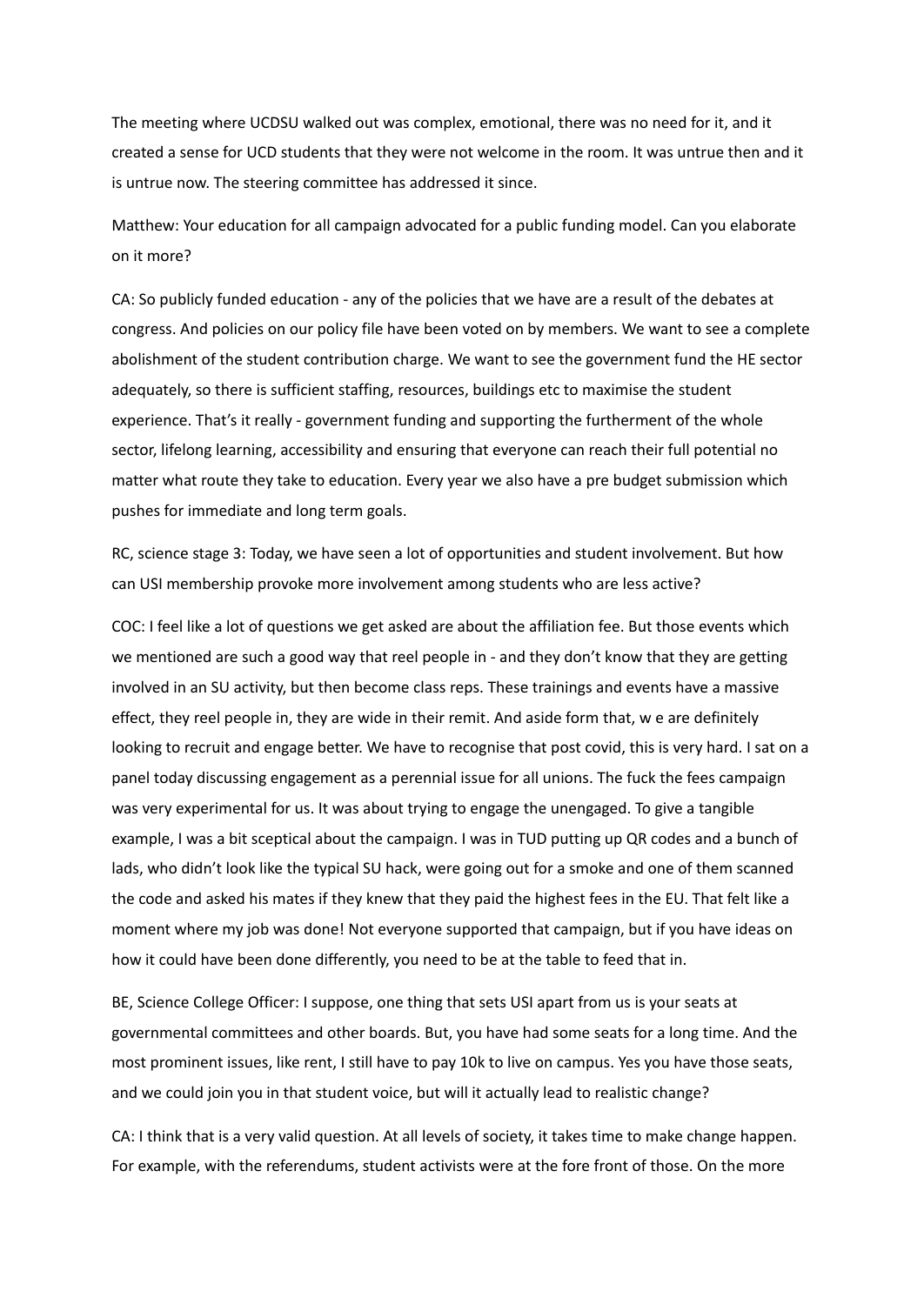bread and butter issues, we have a seat on the intergovernmental steering group on housing. At the start of this academic year, we responded immediately to the situation, we camped out at the dail, we brought forward a USI bill on accommodation too. Two years ago, we saw a need that students needed to be supported better, especially around covid. So, we brought a bill in so that students would get rent back where they had to leave accommodation suddenly, and also that they would only have to pay rent monthly and not in big bulk amounts, so they would have flexibility if they needed to leave. So, as a result of our lobbying, there was an immediate impact there, and we continue lobbying and pushing for more affordable student housing to be built rather than luxurious accommodation. That's how we set the narrative and work to change attitudes and directions. And this year is the first time ever that the government is looking to reduce the student contribution cost, and thibs is a direct result of our pre-budget submission and years of lobbying. And with the SUSI review - we actually set the terms of reference for what should be reviewed. These are just a few examples from over the last two years.

MOL, stage 1 science class rep: My question is on engagement. If I'm talking to someone in Science tomorrow, and telling them that they'll have to pay 5 euro more, what will they get from that? If they don't take part in training, what other tangible thing are they getting?

CA: So, engagement comes in different ways. For example, the free antigen tests on campuses are a direct result of USI lobbying. On a side note, whether it is the representation at the top levels, ensuring that affordable student accommodation is a priority, that the student experience is improved. A student may not attend a USI event, but they will still benefit from the work that USI does on these issues. They are still being represented, they might be able to attend counselling services because we lobbied for increased investment in them. Whether it's introducing the monthly rent payments in student accommodation, ensuring that lectures can be recorded, there is just so much.

COC: Reference to the work tangible makes it difficult. It is difficult to sum up our work into something that everyone cans ee and touch. It might be more wider effects, and perhaps we can improve how we communicate about it and talk about the achievements and success of our work. And also this idea of a collective - it is an underlying feeling of belonging and belonging to student life. It brings something less tangible, but it should not be underestimated. Pink training is a massive event for so many members, and it gets a huge amount of traction too.

CM, stage 2 mechanical engineers: related to the last question. So, it won't be us who decide if we join USI, it would have to be through referendum. And without these tangible effects, it will be a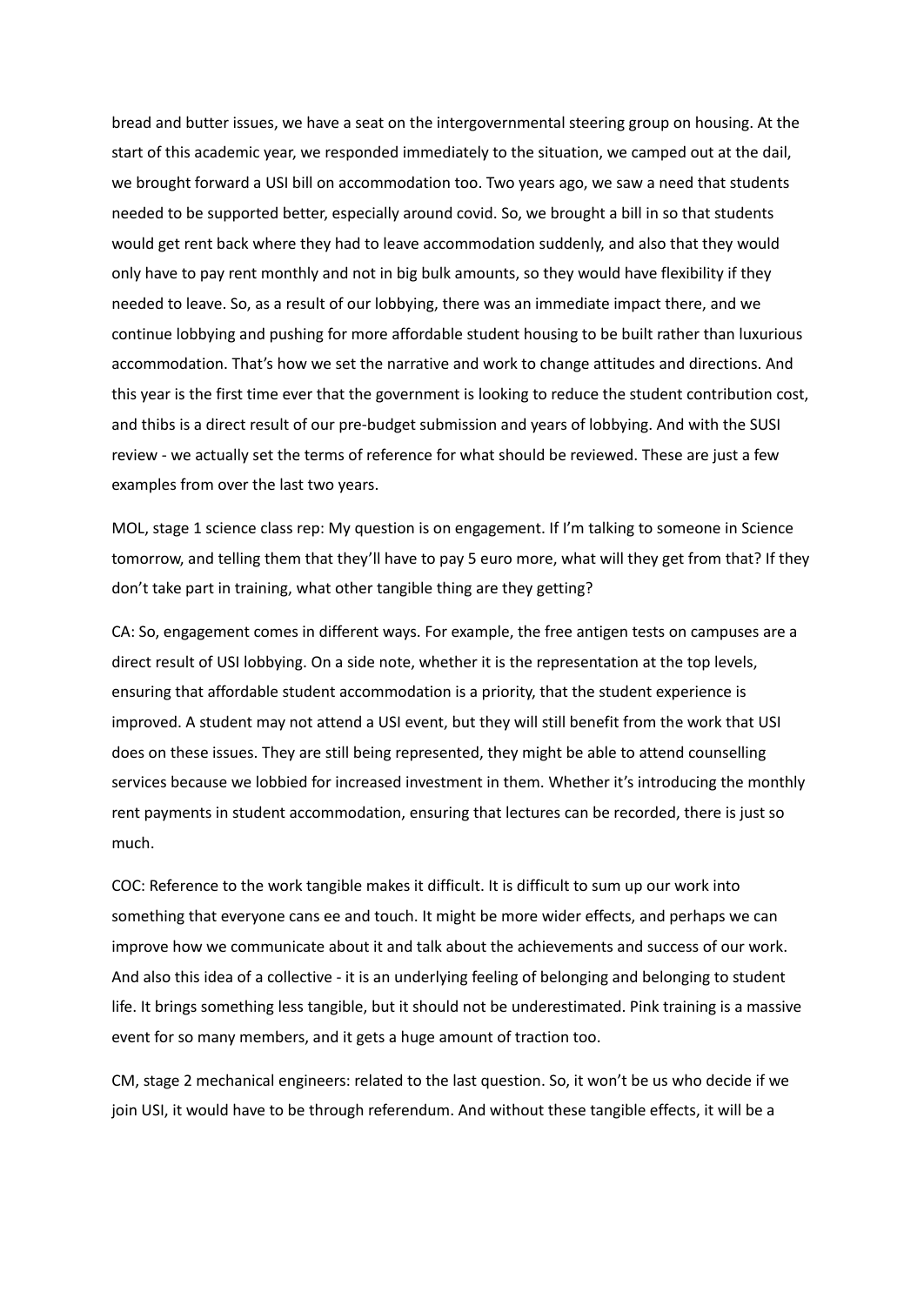difficult issue to put to students. Even though you pushed for those free antigen tests, we still got them even though we are not members.

COC: well, it is a cup of coffee, and it is for a whole year. And we don't want to boil it down to an exchange and a tokenistic thing. We are fighting against commercialisation, and here we are treating membership as a transaction, pay a fiver and get something back. That isn't the frame we should eb going for. We should be looking at it in a more holistic way. We don't want to dictate how a referendum, should it be called, should be run. You know UCD students better than we do, so you tell me! You need to consider what would best resonate with your student body.

BA: This is a very fair question. At the end of the day, what can UCD students also contribute? And right now, we are very close to saying in meetings, 'all students are against this!' But right now, they can turn around and say, well what about UCD and UL students? Unity is so important. And the government will not be able to ignore that. It gives you the ability to roll the student tank onto the lawn of those who mean students harm.

NS, Gender Equality Campaign Coordinator: As someone in an SU, we can all reflect at the end of the year about things that didn't go so well. So my question to you, as someone who is in USI, what are the worst things in USI, and how can they be improved?

CA: Everyone might have a different answer to this. I think one thing we are doing well is our governance structures review. So oversight, accountability and transparency has improved. That has been a positive change. What can we do better? Represent all students! And we have a lot of working groups that try to react to needs on the ground, which have helped pick up issues and promote adaptability in our work. So we are very much focused on local and national issues.

COC: I think something which we have fallen down on, but also come back up, is making sure that its students representing students. Being a grassroots led movement, not afraid to step outside the box. USI has in the past been described to me as a mini college for politicians. Going from sabbat, to USI officer, to TD. But I am an example of someone different, who was not a sabbat before being elected. And we have become more reactive and experimental, like the no keys no degrees campaign, and I see that as a big positive change. We are more open to hearing the voices of students as things happen, rather than only acting according to a strategy and always only acting according to what has been thoroughly thought through, and not according to what is going on on the ground.

Chair: That's it. I would like to thank our presenters from the USI. Questions can still be directed to [president@usi.ie](mailto:president@usi.ie) or [dublin@usi.ie](mailto:dublin@usi.ie), and you can also find their details on their website and QR code.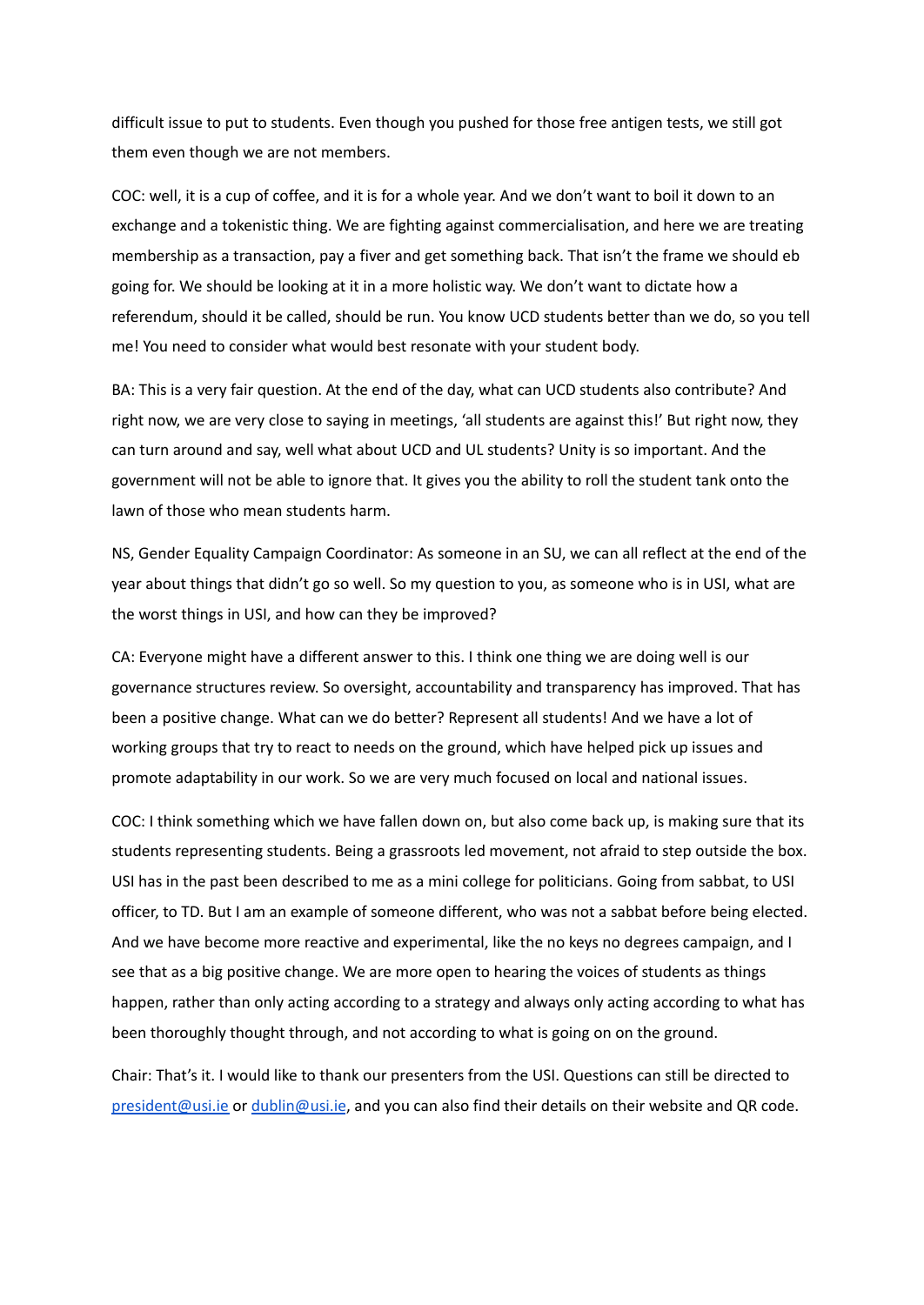# **College Officer Reports**

● Louise Costello - Health Sciences college officer - Taken as read

Chair: Any questions? Put it to a vote.

# *Passed by a majority.*

● Eoin Martin - Law college officer - Taken as read

Chair: Any questions? Put it to a vote.

# *Passed by a majority.*

● Louise Mahon - Irish language officer - Taken as read

Chair: Any questions? Put it to a vote.

# *Passed by a majority.*

● Meserah Abdullah - Engineering and Architecture college officer - Taken as read

Chair: Any questions? Put it to a vote.

## *Passed by a majority.*

● Billy Egan - Science college officer - Taken as read

Chair: Any questions? Put it to a vote.

## *Passed by a majority.*

● AHSS College Officer Ronan Cloney - Taken as read (also, AHSS ball! )

Chair: Any questions? Put it to a vote.

*Passed by a majority.*

● AHSS College Officer - Miranda Bauer - Taken as read.

Chair: Any questions? Put it to a vote.

*Passed by a majority.*

## **ENTS Forum Reports**

● Emma Gregg, Promotions officer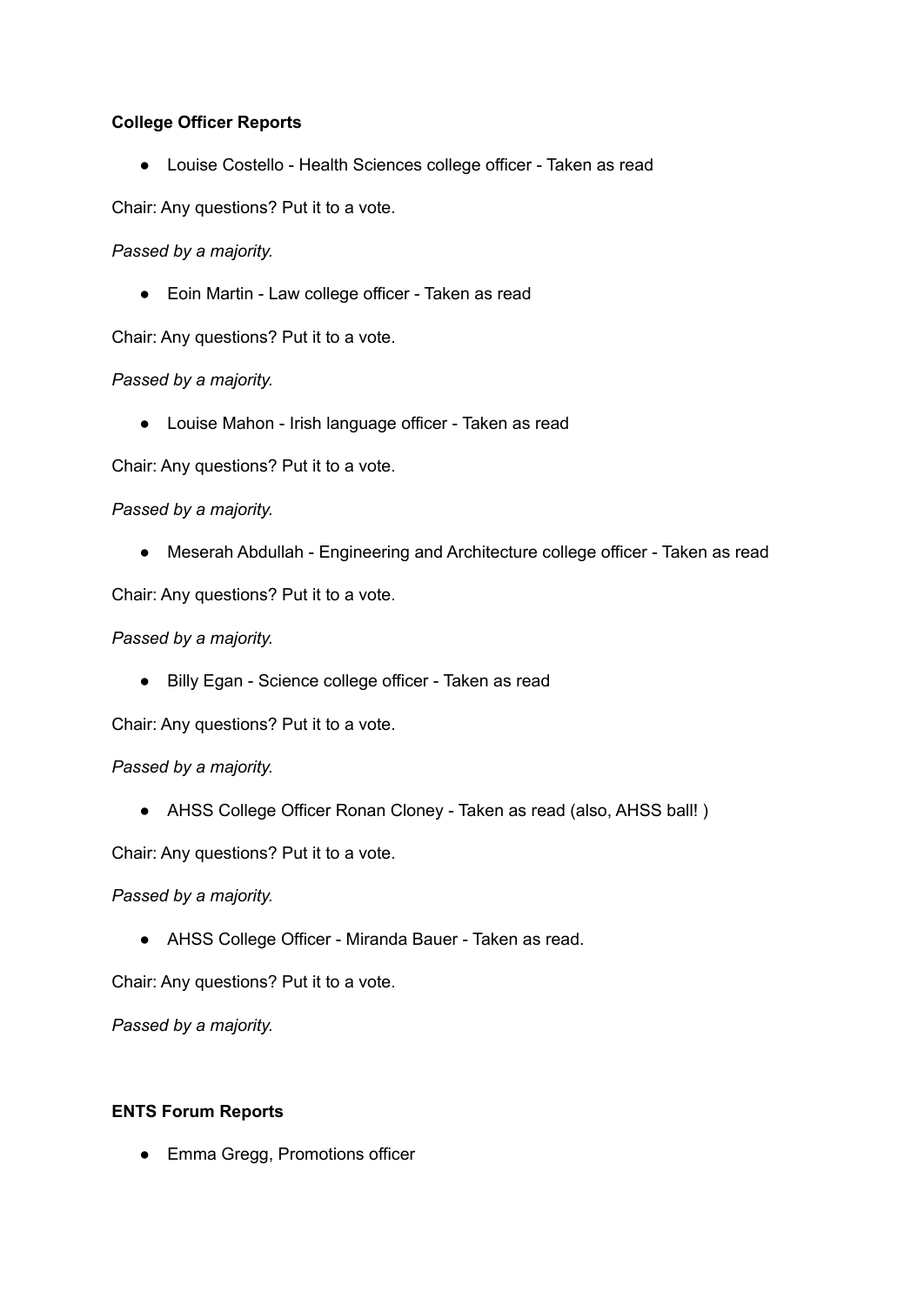Chair: Any questions? Put it to a vote.

*Passed by a majority.*

● Áine Nangle, Productions officer

Chair: Any questions? Put it to a vote.

*Passed by a majority.*

● Ruth Goulding, Entertainments Rep Coordinator

Chair: Any questions? Put it to a vote.

*Passed by a majority.*

● Aisling Moloney, First year promotions officer

Chair: Deferred to the next meeting.

# **Sabbatical Officer Reports**

● Welfare Officer - Molly Greenough - Taken as read

Chair: Any questions? Put it to a vote.

## *Passed by a majority.*

● President - Ruairi Power - Taken as read

Chair: Any questions?

DKO'T: The 175 has dipped once more. When will this bus properly serve UCD students?

RP: We are going to do something on it. The last few weeks have been all hands on the protest, but we will pick this up after mid term. We just needed to divert attention to the protest.

EG: Can we add the 47 to that?

RP: No problem at all. We will reach out to the minister and ensure to collate all notes from the transport townhall to this work.

RC: Just curious there on the centre point, how positive are we on reduction to chicken fillet roll prices?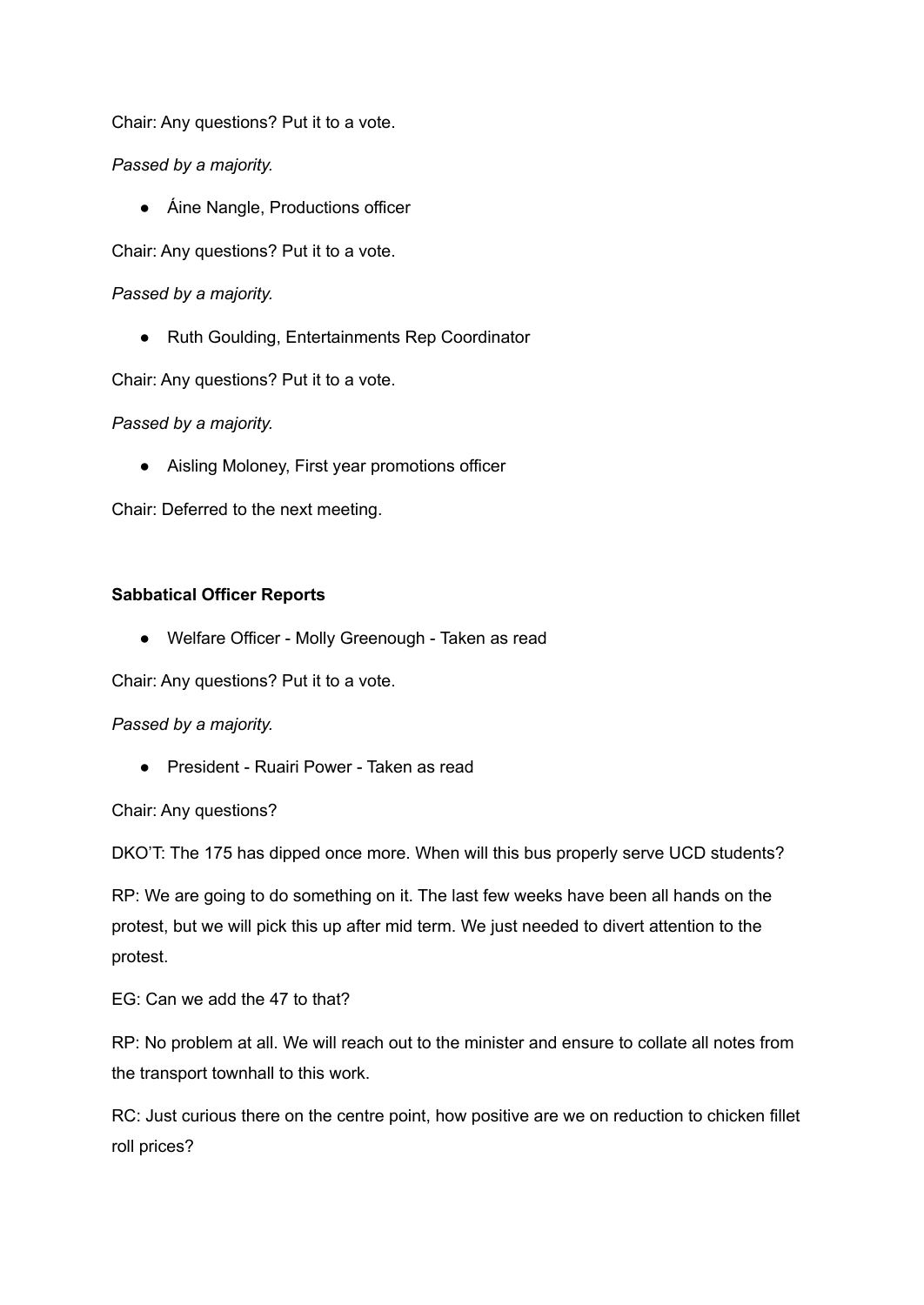RP: We sat down with the management of UCD centra. I've asked for a meal deal, and they promised to come back with a proposal. They sounded willing to do it. Going forward, they would rather the issue be brought directly to them rather than plastered all over social media, but they are willing to see what can be done.

# *Passed by a majority.*

● Graduate Officer - Carla Gummerson - Taken as read

Chair: Any questions? Put it to a vote.

# *Passed by a majority.*

● Fnts Officer - Sarah Michalek - Taken as read

Chair: Any questions? Put it to a vote.

# *Passed by a majority.*

● Campaigns and Engagement Officer - Darryl Horan - Taken as read

Chair: Any questions? Put it to a vote.

# *Passed by a majority.*

● Education Officer - Aoife Bracken - Taken as read

Chair: Any questions? Put it to a vote.

*Passed by a majority.*

## **(e) Motions on notice.**

## **(f) Items for discussion.**

**1.** *(Emily Bollard): Ideas for sustainable or energy-related research projects (on behalf of UCD Sustainable Energy Community)*

[Emily.bollard@ucdconnect.ie](mailto:Emily.bollard@ucdconnect.ie) - feel free to send to me!

DKO'T: Are you asking us to propose something to be done, or for us to do? If someone could do research into the energy waste in lighting the James Joyce library, as a result of the brutalist design. That would be interesting!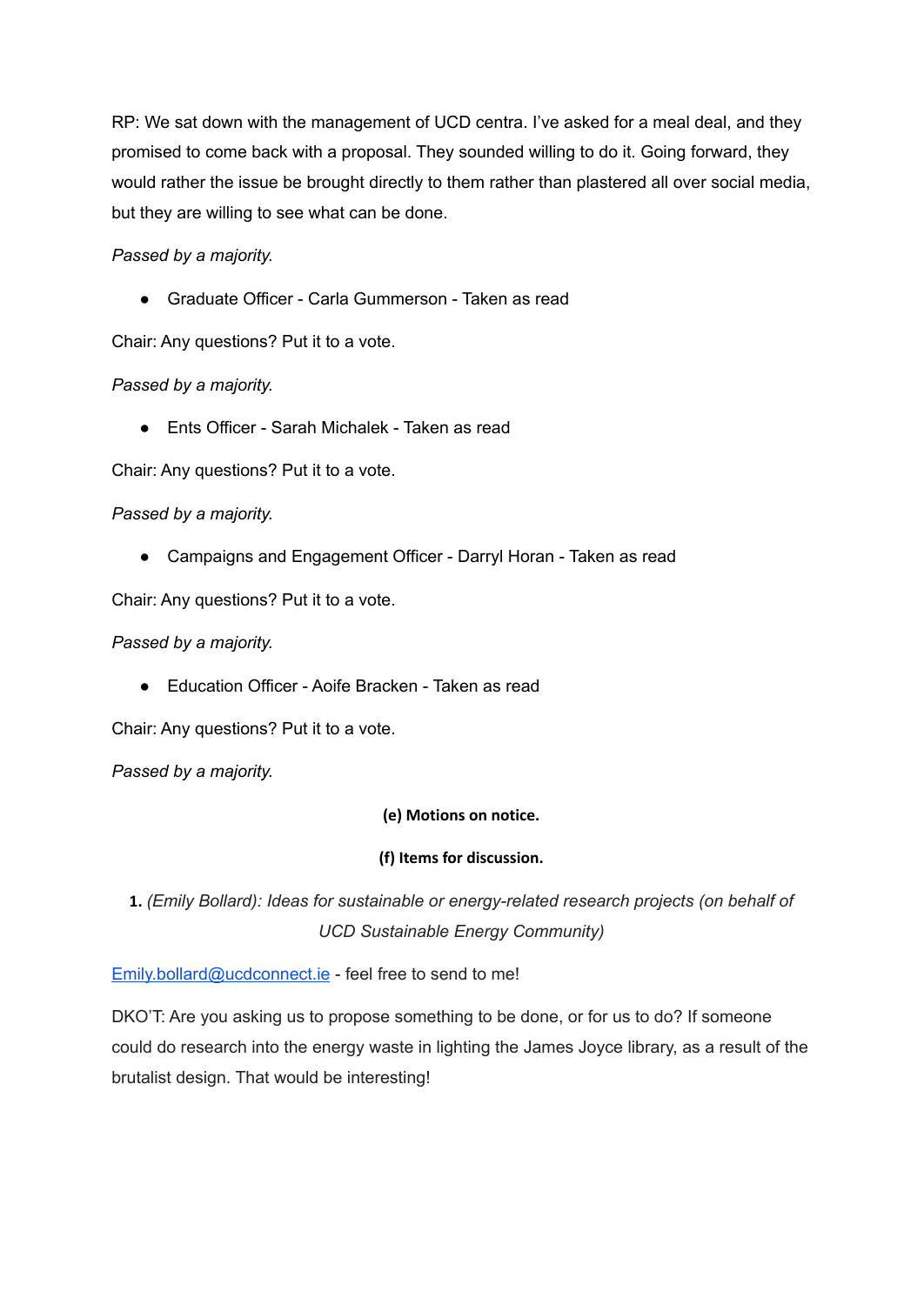CG, Graduate officer: In Maynooth, they also had solar panels on the library, and collected water on the roof, and lights were sensor operated. So there are a lot of ideas out there in practice that increase efficiency and sustainability.

EC, HS College Officer: Health Science is always baltic, so maybe a project on heat conservation down there?

M, Masters Rep: Cigarette butts around the residence halls. I know smoking is not permitted there, but people do it. There is a lack of cigarette butt dispensers, and this contributes to the littering problem!

BE, Science CO: Does it have to be energy based? Or, it can also be sustainability based? What about lab waste? The test tubes, pipettes, everything is disposable. So much glassware is thrown out in chemistry labs.

RC, Science stage 3: Solar panel idea in the new science wings!

Chair: Any other contributions? No, we might wrap up the conversation there.

EB: a final note - 'just transition', an exhibition is coming to the science center, 1st of March at 6 pm. It's free, just register to it (we will email the link). It will be an hour long, so I recommend it! Thanks so much for all of your help!

**(g) Items for noting.**

## **(h) Items for approval.**

### **(i) The reports of each Executive Officer, Campaign Coordinator and ENTs Forum Officer.**

**(j) Questions on notice.**

### **(k) Questions not on notice.**

**(l) All discussions deferred to the instant meeting from any previous meeting, which discussion shall include the hearing of the report of any committee of Council and the taking of any vote consequent upon such report or discussion.**

**(m) Motions not on notice.**

**1. Mask Wearing Requirement in Teaching Settings – Ruairi Power**